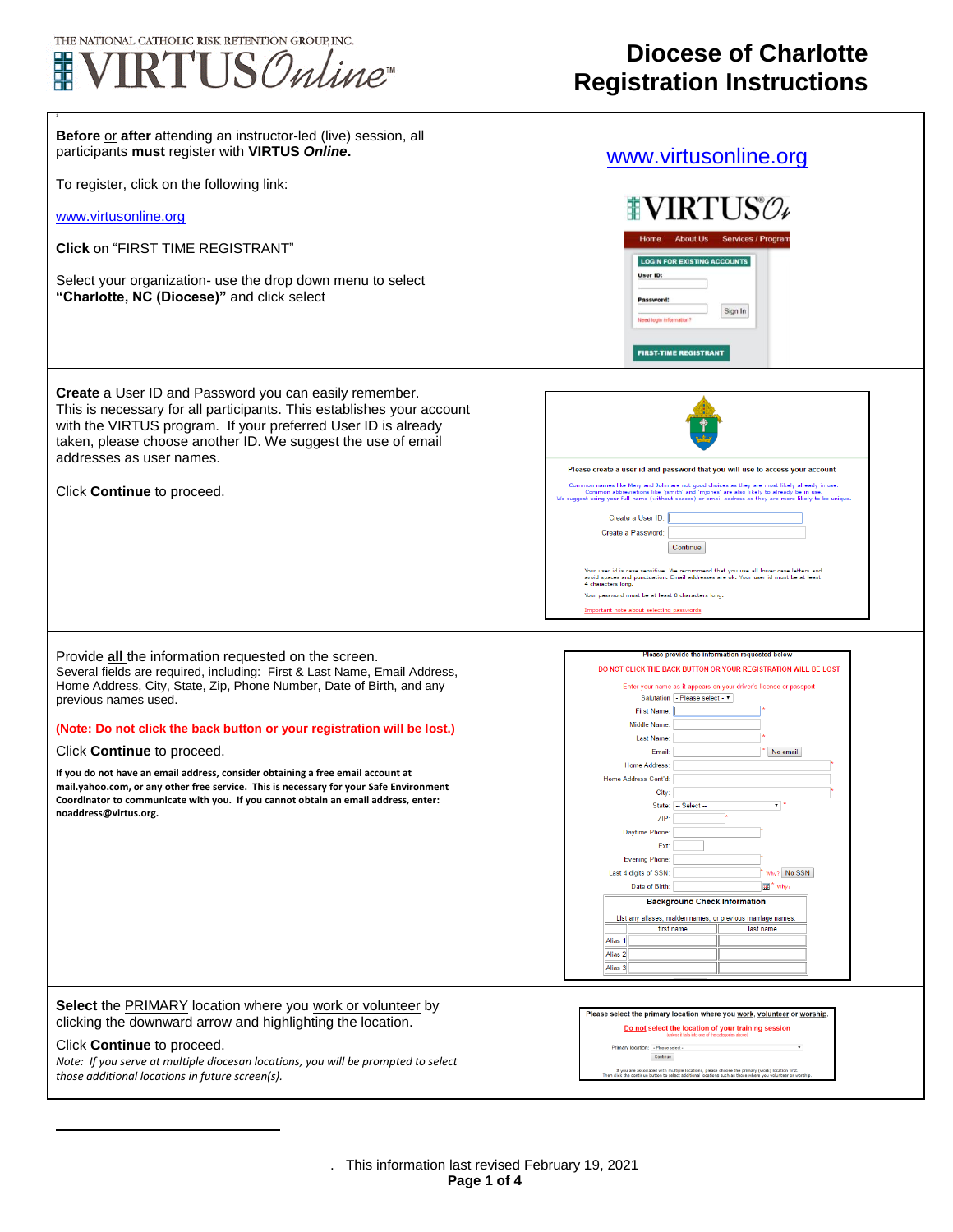

## **Diocese of Charlotte Registration Instructions**

| Your selected location(s) are displayed on the screen.<br>Select YES, if you need to add secondary/additional locations.<br>(Follow instructions in previous step to select additional locations.)<br>Otherwise, if your list of locations is complete, select NO. | This is the list of locations with which you are associated:<br>Pastoral Center (Charlotte)<br>Do you work or volunteer in another location?                                                              |
|--------------------------------------------------------------------------------------------------------------------------------------------------------------------------------------------------------------------------------------------------------------------|-----------------------------------------------------------------------------------------------------------------------------------------------------------------------------------------------------------|
|                                                                                                                                                                                                                                                                    | <b>YES</b><br><b>NO</b>                                                                                                                                                                                   |
| Select the role(s) that you serve within the Diocese of Charlotte<br>and/or parish/school. (Use descriptions supplied to help determine<br>appropriate role(s) to select.)                                                                                         | THE NATIONAL CATHOLIC RISK RETENTION GROUP, IN<br><b>IVIRTUS</b> Online                                                                                                                                   |
| Please check all roles that apply.<br>Volunteer- this is the most common selection, use this if you are<br>volunteering at a parish or school.                                                                                                                     | In this step, DO NOT select the location of your training session - you will pick that later<br>We are asking for the primary location where you work or volunteer                                        |
| <b>Employee-</b> select if you are an employee of the Diocese of<br>Charlotte or one of the parishes or Catholic schools located in the                                                                                                                            | Please select the primary location where you work or volunteer<br>Location: Pastoral Center (Charlotte)<br>a check at that apply. You must select at least one rol                                        |
| Diocese.<br><b>Priest-</b> only for those who have been ordained as a priest.<br><b>Deacon-only for those who are ordained as a deacon</b>                                                                                                                         | Please select at least one primary role<br>you perform at this location<br>Employee<br>Works for the Diocese or a pansh or<br>Catholic school in the Diocese                                              |
| Candidate for ordination-only for those currently preparing to be<br>ordained as a priest                                                                                                                                                                          | Volunteer<br>volunteer at a parish, school or other<br>Diocesan Incation                                                                                                                                  |
| Candidate for permanent Diaconate-only for those currently<br>preparing to be ordained as a Deacon                                                                                                                                                                 | <b>Priest</b><br>Ordained as a priest<br>Deacon                                                                                                                                                           |
| Click Continue to proceed.                                                                                                                                                                                                                                         | Ordained as a Deacon<br>Candidate for ordination<br>Preparing to become a priest or<br>deacon                                                                                                             |
|                                                                                                                                                                                                                                                                    |                                                                                                                                                                                                           |
| <b>Please</b> answer the following three questions.                                                                                                                                                                                                                | Do you interact with, work with or come into contact with minors<br>and/or vulnerable adults of this archdiocese/diocese/religious                                                                        |
| Do you interact with, work with or come into contact with minors<br>and/or vulnerable adults of this diocese?                                                                                                                                                      | organization?<br>◯ Yes<br>$\bigcirc$ No                                                                                                                                                                   |
| Are you employed or applying for a paid position within one of our<br>locations?                                                                                                                                                                                   | Are you employed or applying for a paid position within one of<br>our locations?                                                                                                                          |
| Are you a priest, deacon or candidate for ordination?                                                                                                                                                                                                              | ◯ Yes<br>$\bigcirc$ No                                                                                                                                                                                    |
| Click Continue to proceed.                                                                                                                                                                                                                                         | Are you a priest, deacon or candidate for ordination?<br>$\bigcirc$ Yes<br>$\bigcirc$ No                                                                                                                  |
|                                                                                                                                                                                                                                                                    | Continue                                                                                                                                                                                                  |
| Please review the following and respond:                                                                                                                                                                                                                           |                                                                                                                                                                                                           |
|                                                                                                                                                                                                                                                                    | Diocese of Charlotte, NC<br><b>Code of Conduct</b>                                                                                                                                                        |
| ➤<br>Code of Conduct for the Diocese of Charlotte                                                                                                                                                                                                                  |                                                                                                                                                                                                           |
| To proceed, please Confirm by clicking on: "I have downloaded,<br>read, and understand the Code of Conduct for the Diocese of<br>Charlotte" and enter your full name and today's date.                                                                             | <b>Code of Conduct</b><br>I have downloaded, read, and understand the Code<br>of Conduct for the Diocese of Charlotte.                                                                                    |
| Click on Continue.                                                                                                                                                                                                                                                 | Please provide an electronic signature to confirm you have read the above<br>documents and completed the Diocese of Charlotte Code of Conduct:<br>Full Name (first, middle and last)*:<br>(John D. Smith) |

Today's Date\*:

Continue

 $(mm/dd/yyyy)$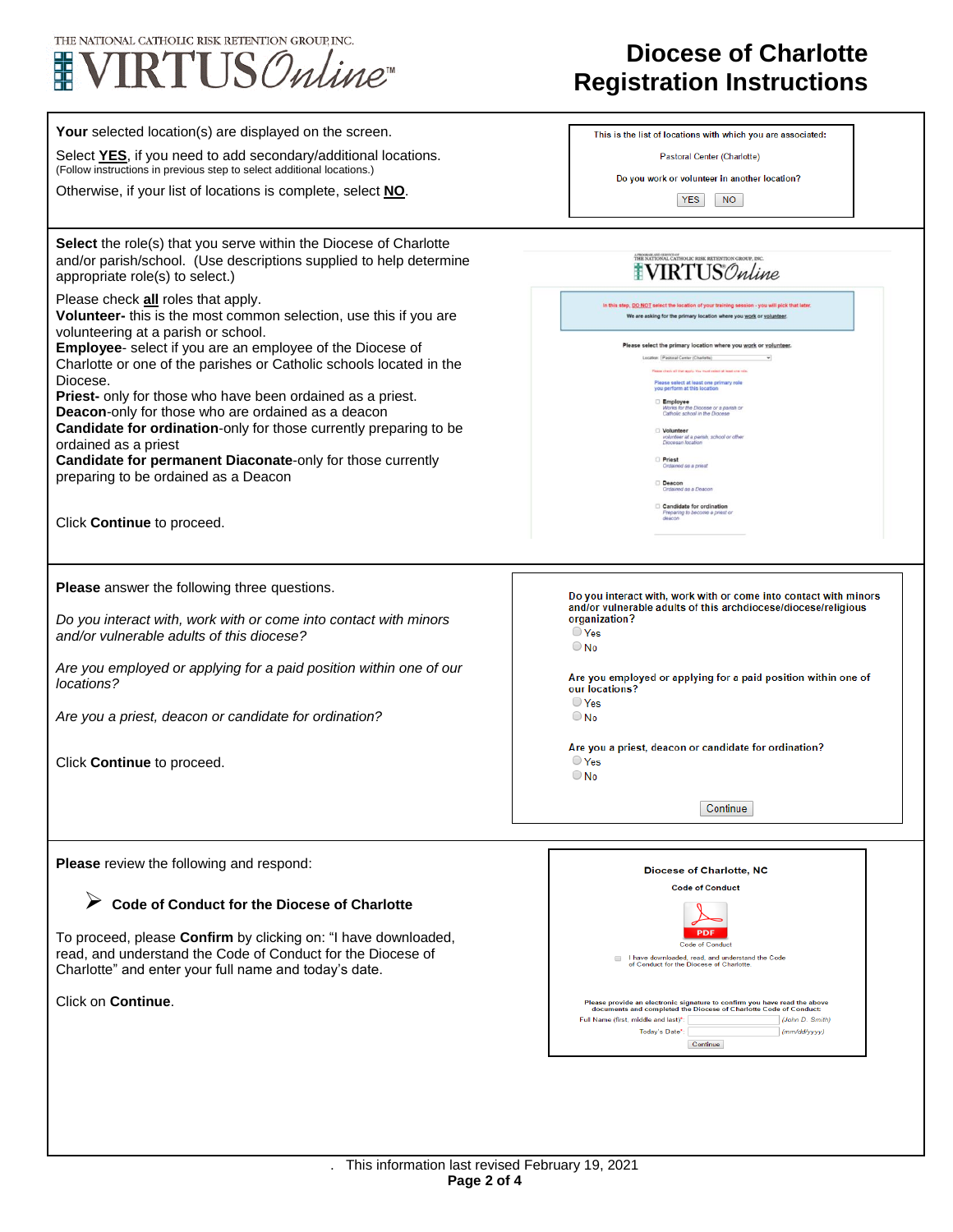

 $\Gamma$ 

## **Diocese of Charlotte Registration Instructions**

| Review the following and respond:<br>Policy of the Diocese of Charlotte Concerning Ministry-<br>➤<br><b>Related Sexual Misconduct</b><br>To proceed, please Confirm by clicking on: "I have downloaded,<br>read, and understand the Policy of the Diocese of Charlotte<br>Concerning Ministry-Related Sexual Misconduct" and enter your full<br>name and today's date.<br>Click on <b>Continue</b> .                                                                                                                                                            | THE NATIONAL CATHOLIC RISK RETENTION GROUP, INC.<br><b>WRTUS</b> Online<br>Diocese of Charlotte, NC<br>Policy of the Diocese of Charlotte Concerning Ministry-Related Sexual Misconduct<br>Policy of the Diocese of Charlotte Concerning Ministry-Related Sexual Misconduct<br>1 I have downloaded, read, and understand the<br>Sexual Misconduct Policy for the Diocese of<br>wide an electronic signature to confirm you have read the above<br>ts and completed the Diocese of Charlotte Sexual Misconduct<br>$P_{\text{OICF}}$ :<br>Full Name (first, middle and last)".<br>(John D. Smith)<br><b>Service Control</b><br>Today's Date":<br>[/www.bld/innny]                                                                                                                                                                                                                                                                                                                                                                                                                                                                                                                                                                                                                                                                                                                                                                                                                                                                                         |
|-----------------------------------------------------------------------------------------------------------------------------------------------------------------------------------------------------------------------------------------------------------------------------------------------------------------------------------------------------------------------------------------------------------------------------------------------------------------------------------------------------------------------------------------------------------------|---------------------------------------------------------------------------------------------------------------------------------------------------------------------------------------------------------------------------------------------------------------------------------------------------------------------------------------------------------------------------------------------------------------------------------------------------------------------------------------------------------------------------------------------------------------------------------------------------------------------------------------------------------------------------------------------------------------------------------------------------------------------------------------------------------------------------------------------------------------------------------------------------------------------------------------------------------------------------------------------------------------------------------------------------------------------------------------------------------------------------------------------------------------------------------------------------------------------------------------------------------------------------------------------------------------------------------------------------------------------------------------------------------------------------------------------------------------------------------------------------------------------------------------------------------|
| If you have not attended a VIRTUS Protecting God's Children<br>session, choose NO.<br>If you chose NO, you will be presented with a list of upcoming<br><b>VIRTUS</b> Protecting God's Children instructor-led sessions<br>scheduled for the Diocese of Charlotte.<br>When you find the instructor-led session training you wish to attend,<br>click the circle -- and then click Complete Registration.                                                                                                                                                        | Have you already attended a VIRTUS Protecting God's Children Session?<br><b>YES</b><br><b>NO</b>                                                                                                                                                                                                                                                                                                                                                                                                                                                                                                                                                                                                                                                                                                                                                                                                                                                                                                                                                                                                                                                                                                                                                                                                                                                                                                                                                                                                                                                        |
| If you have attended a VIRTUS Protecting God's Children session<br>choose YES.<br>You will be presented with a list of all instructor-led VIRTUS<br>sessions conducted in the <b>Diocese of Charlotte</b> . Choose the<br>session you attended by clicking the downward arrow and<br>highlighting the session -- then click Complete Registration.)<br>If your ministry does not require you to complete training, do not<br>make a selection and click "continue". If you need to add a training<br>session at a later time, one can be added to your account. | Please select the session you wish to attend<br>Protecting God's Children for Adults<br>Where: St. Benedict Church (Greensboro)<br>109 West Smith Stree<br>When: Saturday, May 6, 2017<br>9:00 AM<br>Estimated length of session: 3 hrs<br>Spaces remaining: unlimited<br>Language: This session will be conducted in English<br>Wheelchair accessible:<br>Yes<br>Protecting God's Children for Adults<br>Where: St. John Neumann Church (Charlotte)<br>8451 Idlewild Road<br>When: Monday, May 15, 2017<br>6:30 PM<br>Estimated length of session: 3 hrs<br>Spaces remaining: 29 of 30<br>Language: This session will be conducted in English<br>Notes: This workshop will be held in the Parish Hall. Please arrive 5-10 mins early to sign-in<br>Wheelchair accessible:<br>Yes                                                                                                                                                                                                                                                                                                                                                                                                                                                                                                                                                                                                                                                                                                                                                                       |
| All volunteers are required to submit a background check, so please<br>click on Submit Background Check to complete a background check<br>on a secure website.<br>Create a user ID and password with Sterling Volunteers and<br>complete your background check.                                                                                                                                                                                                                                                                                                 | $-0$<br>VIRTUS® Online<br>$\times$<br>$+$<br>$\rightarrow$ C $\bullet$ virtusonline.org/virtus/14049/verified_volunteers.cfm?theme=0&i=617965636C67646563 $\star$ e<br>You have successfully registered for a Protecting God's Children<br>Session!<br>PLEASE PROCEED TO THE NEXT STEP: REGISTERING<br>FOR A BACKGROUND SCREENING.<br>A word about Background Screening:<br>The Charter for the Protection of Children and Young People was adopted by the Bishops<br>of the United States in 2002. The Charter requires each Diocese, to have in place specific<br>preventative measures to protect vulnerable populations. Among these directives are safe<br>environment education (The Virtus class you registered to attend); Codes of Conduct (you<br>signed during the Virtus registration process) and background screening. For more<br>information, The Charter is available in full on the United States Conference of Catholic<br>Bishops website: www.USCCB.org<br>What you should know about background screening:<br>The Fair Credit Reporting Act (FCRA) was enacted in 1971 and protects consumer rights<br>by establishing standards and regulations for consumer reporting agencies. Although the<br>title of the 1971 Act refers to credit reporting, the FCRA applies to much more than credit<br>reporting and includes background checks related to character and reputation. The<br>Diocese does not, in the normal course of screening individuals, require credit reports.<br>Begin your Sterling Volunteers Background Check |